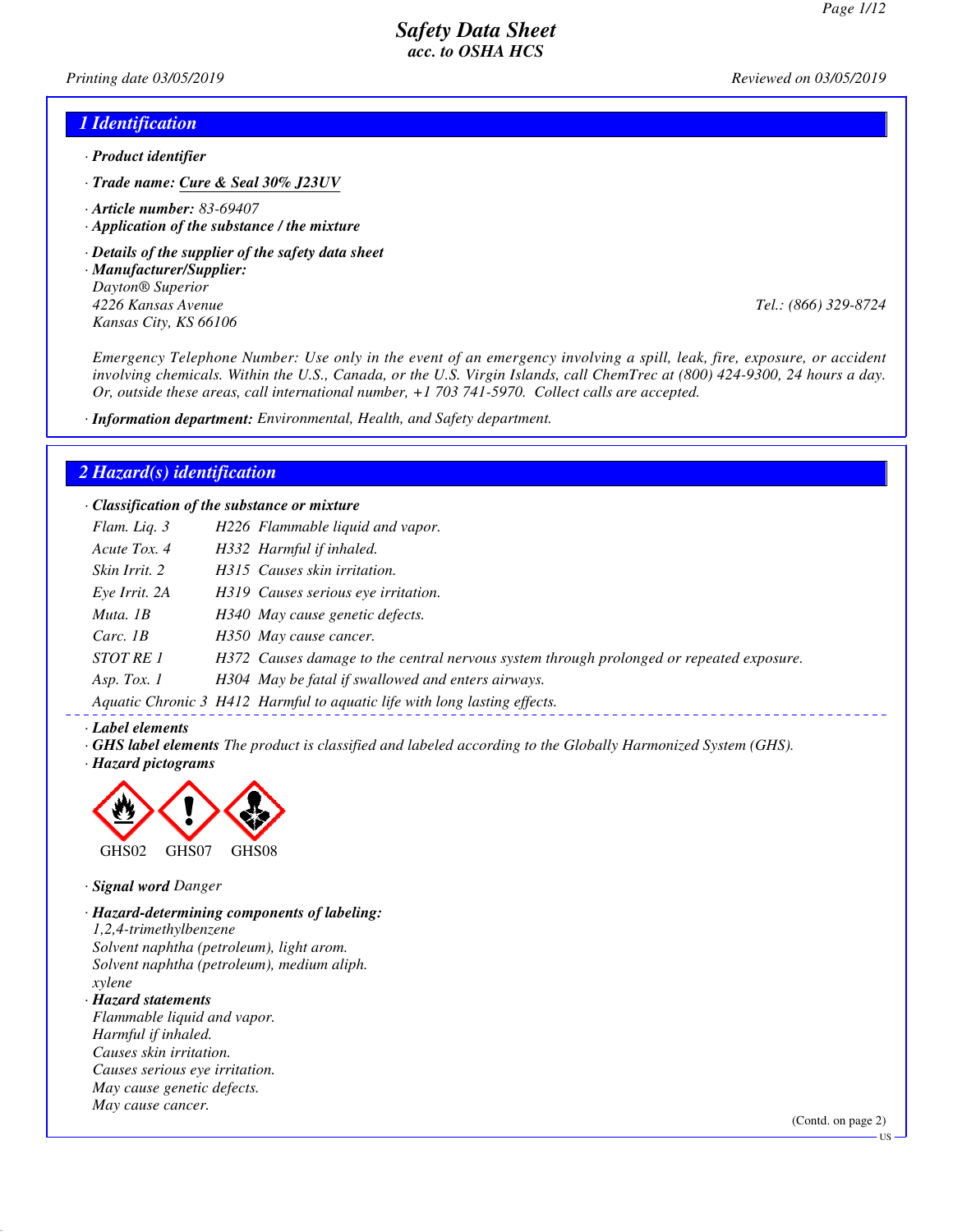*Printing date 03/05/2019 Reviewed on 03/05/2019*

#### *Trade name: Cure & Seal 30% J23UV*

| (Contd. of page $1$ )                                                                                                                                          |
|----------------------------------------------------------------------------------------------------------------------------------------------------------------|
| Causes damage to the central nervous system through prolonged or repeated exposure.                                                                            |
| May be fatal if swallowed and enters airways.                                                                                                                  |
| Harmful to aquatic life with long lasting effects.                                                                                                             |
| · Precautionary statements                                                                                                                                     |
| If swallowed: Immediately call a poison center/doctor.                                                                                                         |
| Specific treatment (see on this label).                                                                                                                        |
| Do NOT induce vomiting.                                                                                                                                        |
| If on skin (or hair): Take off immediately all contaminated clothing. Rinse skin with water/shower.                                                            |
| If in eyes: Rinse cautiously with water for several minutes. Remove contact lenses, if present and easy to do. Continue rinsing.                               |
| Take off contaminated clothing and wash it before reuse.                                                                                                       |
| Store locked up.                                                                                                                                               |
| Dispose of contents/container in accordance with local/regional/national/international regulations.                                                            |
| · Classification system:                                                                                                                                       |
| $\cdot$ NFPA ratings (scale $0 - 4$ )                                                                                                                          |
| $Health = 2$<br>$Fire = 2$<br>$Reactivity = 0$                                                                                                                 |
| $\cdot$ HMIS-ratings (scale 0 - 4)                                                                                                                             |
| <b>HEALTH</b><br>$\begin{bmatrix} 2 \\ 2 \end{bmatrix}$ Health = *2<br>$2$ Fire = 2<br><b>FIRE</b><br><b>PHYSICAL HAZARD</b> $\boxed{0}$ <i>Reactivity</i> = 0 |
| $\cdot$ Other hazards<br>· Results of PBT and vPvB assessment<br>· <b>PBT</b> : Not applicable.<br>$\cdot$ vPvB: Not applicable.                               |
|                                                                                                                                                                |

### *3 Composition/information on ingredients*

*· Chemical characterization: Mixtures*

*· Description: Mixture of the substances listed below with nonhazardous additions.*

| · Dangerous components:       |                                                                                                                      |                    |  |  |
|-------------------------------|----------------------------------------------------------------------------------------------------------------------|--------------------|--|--|
|                               | 64742-88-7 Solvent naphtha (petroleum), medium aliph.                                                                | $\geq 10 - 30\%$   |  |  |
|                               | 64742-95-6 Solvent naphtha (petroleum), light arom.                                                                  | $\geq 10 - 25\%$   |  |  |
|                               | 95-63-6 $1,2,4$ -trimethylbenzene                                                                                    | $\geq 10 - 15\%$   |  |  |
| $1330 - 20 - 7$ <i>xylene</i> |                                                                                                                      | $\geq 0.1 - 2.3\%$ |  |  |
| 98-82-8 <i>cumene</i>         |                                                                                                                      | $20.25 - 1.2\%$    |  |  |
|                               | $100-41-4$ ethylbenzene                                                                                              | $\geq 0.1 - 0.2\%$ |  |  |
|                               | $\mathbf{A}$ and $\mathbf{A}$ are the contracted on $\mathbf{A}$ and $\mathbf{A}$ are the contracted on $\mathbf{A}$ |                    |  |  |

*· Additional information: For the wording of the listed hazard phrases refer to section 16.*

### *4 First-aid measures*

#### *· Description of first aid measures*

*· After inhalation: Supply fresh air; consult doctor in case of complaints.*

*· After skin contact:*

- *Immediately wash with water and soap and rinse thoroughly.*
- *If skin irritation continues, consult a doctor.*

*· After eye contact: Rinse opened eye for several minutes under running water. Then consult a doctor.*

(Contd. on page 3) US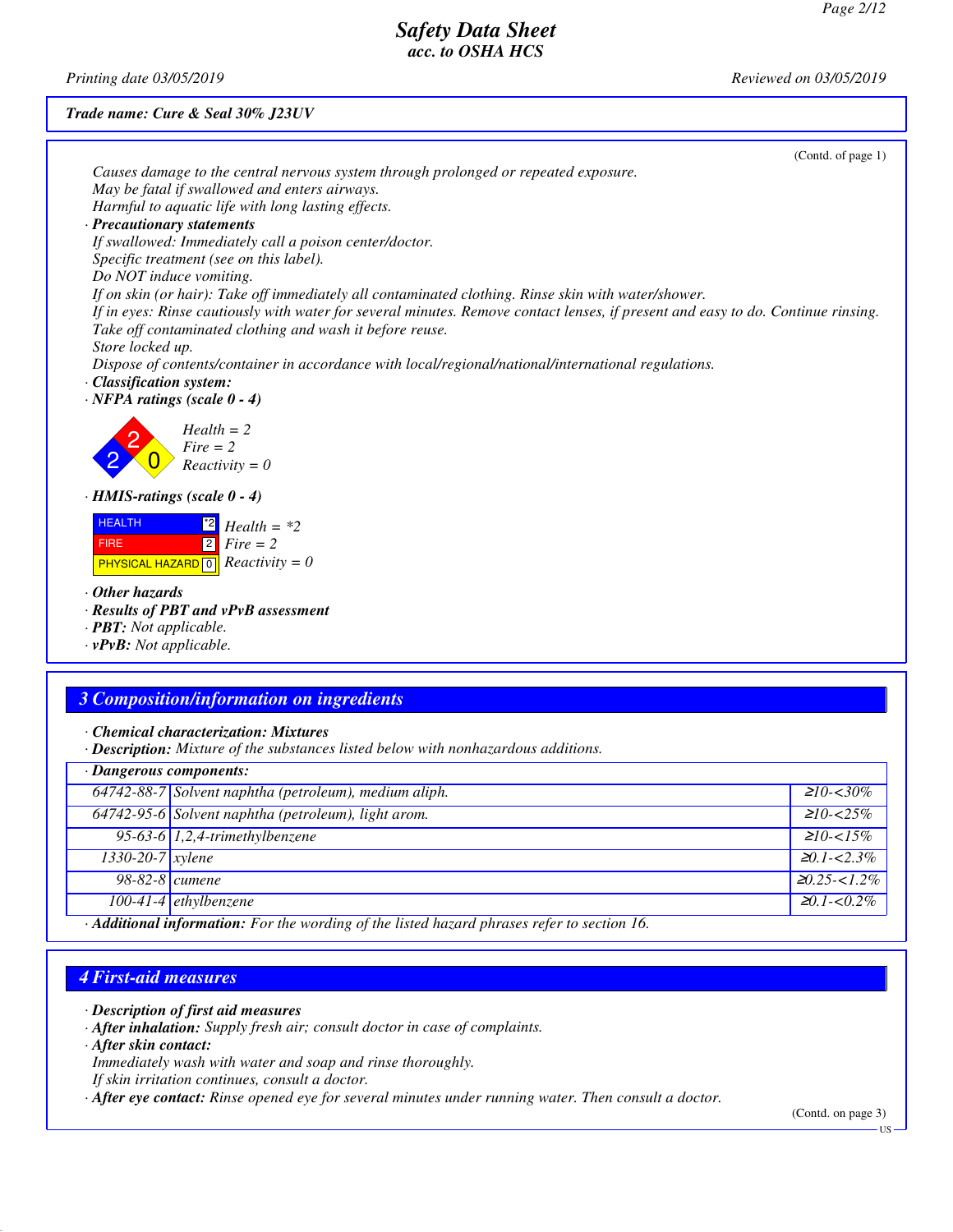(Contd. of page 2)

### *Safety Data Sheet acc. to OSHA HCS*

*Printing date 03/05/2019 Reviewed on 03/05/2019*

*Trade name: Cure & Seal 30% J23UV*

*· After swallowing: Seek medical treatment.*

- *· Information for doctor:*
- *· Most important symptoms and effects, both acute and delayed No further relevant information available.*
- *· Indication of any immediate medical attention and special treatment needed No further relevant information available.*

### *5 Fire-fighting measures*

- *· Extinguishing media*
- *· Suitable extinguishing agents: CO2, sand, extinguishing powder. Do not use water. Foam*
- *· For safety reasons unsuitable extinguishing agents: Water*
- *· Special hazards arising from the substance or mixture Formation of toxic gases is possible during heating or in case of fire.*
- *· Advice for firefighters*
- *· Protective equipment:*

*Because fire may produce thermal decomposition products, wear a self-contained breathing apparatus (SCBA) with a full face piece operated in pressure-demand or positive-pressure mode.*

#### *6 Accidental release measures*

|                                                           | · Personal precautions, protective equipment and emergency procedures                            |                      |  |  |  |
|-----------------------------------------------------------|--------------------------------------------------------------------------------------------------|----------------------|--|--|--|
| Wear protective equipment. Keep unprotected persons away. |                                                                                                  |                      |  |  |  |
|                                                           | · Environmental precautions:                                                                     |                      |  |  |  |
|                                                           | Do not allow product to reach sewage system or any water course.                                 |                      |  |  |  |
|                                                           | Inform respective authorities in case of seepage into water course or sewage system.             |                      |  |  |  |
|                                                           | · Methods and material for containment and cleaning up:                                          |                      |  |  |  |
|                                                           | Absorb with liquid-binding material (sand, diatomite, acid binders, universal binders, sawdust). |                      |  |  |  |
|                                                           | Dispose contaminated material as waste according to item 13.                                     |                      |  |  |  |
|                                                           | Ensure adequate ventilation.                                                                     |                      |  |  |  |
|                                                           | Do not flush with water or aqueous cleansing agents                                              |                      |  |  |  |
|                                                           | · Reference to other sections                                                                    |                      |  |  |  |
|                                                           | See Section 7 for information on safe handling.                                                  |                      |  |  |  |
|                                                           | See Section 8 for information on personal protection equipment.                                  |                      |  |  |  |
|                                                           | See Section 13 for disposal information.                                                         |                      |  |  |  |
| · Protective Action Criteria for Chemicals                |                                                                                                  |                      |  |  |  |
| $\cdot$ PAC-1:                                            |                                                                                                  |                      |  |  |  |
|                                                           | 95-63-6 $1,2,4$ -trimethylbenzene                                                                | 140 ppm              |  |  |  |
| $1330 - 20 - 7$ xylene                                    |                                                                                                  | $\overline{130}$ ppm |  |  |  |
| 98-82-8 <i>cumene</i>                                     |                                                                                                  | 50 ppm               |  |  |  |
|                                                           | 108-67-8 mesitylene                                                                              | $\overline{140}$ ppm |  |  |  |
|                                                           | 526-73-8 $1,2,3$ -trimethylbenzene                                                               | 140 ppm              |  |  |  |
|                                                           | $100-41-4$ ethylbenzene                                                                          | $\overline{33}$ ppm  |  |  |  |
| $\cdot$ PAC-2:                                            |                                                                                                  |                      |  |  |  |
|                                                           | 95-63-6 $1,2,4$ -trimethylbenzene                                                                | 360 ppm              |  |  |  |
| $1330 - 20 - 7$ xylene                                    |                                                                                                  | $920*$ ppm           |  |  |  |
| 98-82-8 <i>cumene</i>                                     |                                                                                                  | 300 ppm              |  |  |  |
|                                                           | $108-67-8$ mesitylene                                                                            | 360 ppm              |  |  |  |
|                                                           | 526-73-8 $1,2,3$ -trimethylbenzene                                                               | $\overline{3}60$ ppm |  |  |  |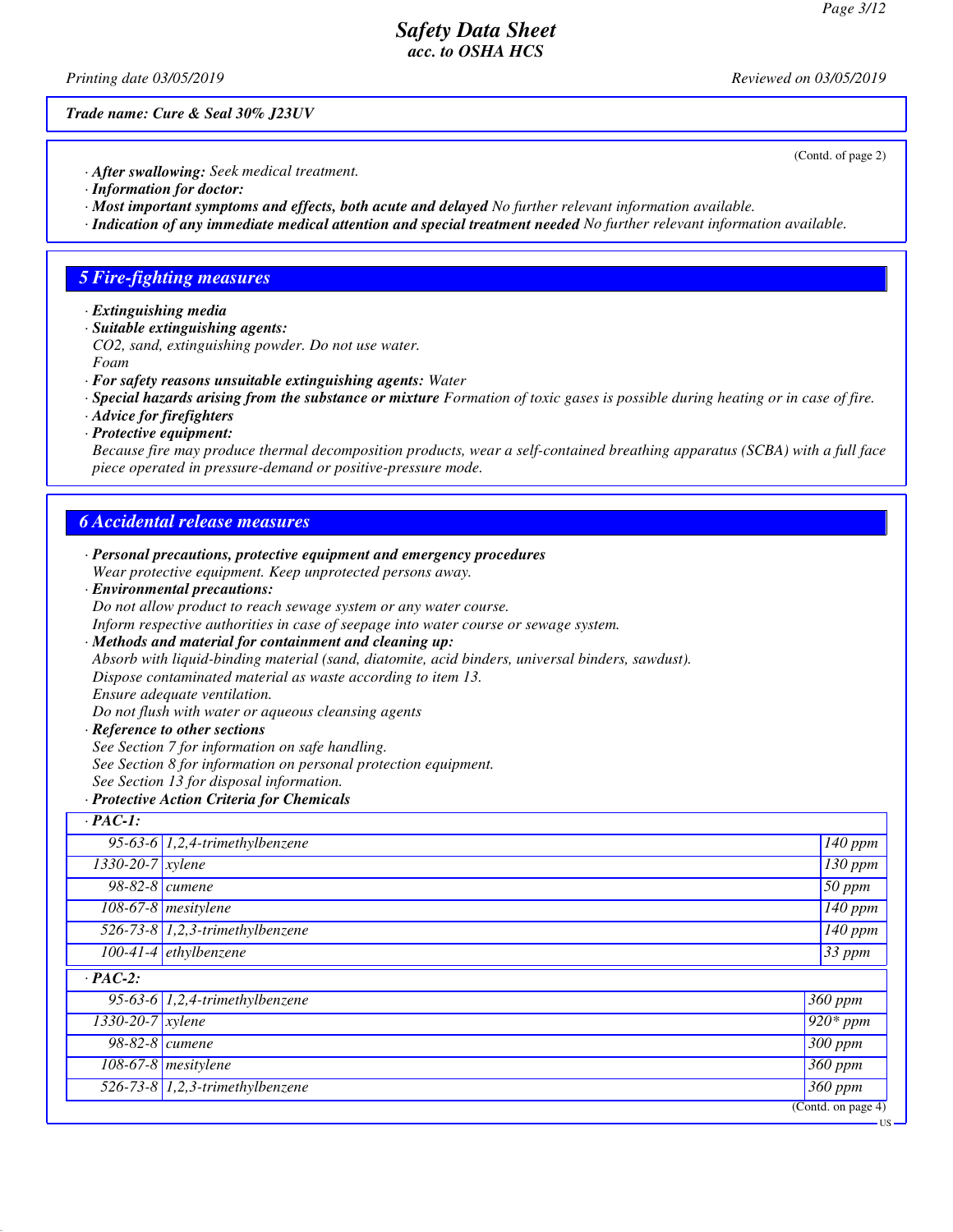*Printing date 03/05/2019 Reviewed on 03/05/2019*

#### *Trade name: Cure & Seal 30% J23UV*

|                  | $100-41-4$ ethylbenzene           | (Contd. of page 3)<br>$1100*$ ppm |
|------------------|-----------------------------------|-----------------------------------|
| $\cdot$ PAC-3:   |                                   |                                   |
|                  | 95-63-6 $1,2,4$ -trimethylbenzene | $480$ ppm                         |
| 1330-20-7 xylene |                                   | $2500*ppm$                        |
| 98-82-8 cumene   |                                   | $730$ ppm                         |
|                  | 108-67-8 mesitylene               | $480$ ppm                         |
|                  | $526-73-8$ 1,2,3-trimethylbenzene | $480$ ppm                         |
|                  | 100-41-4 ethylbenzene             | $1800*ppm$                        |

### *7 Handling and storage*

#### *· Handling:*

*· Precautions for safe handling*

*Wear appropriate personal protective clothing to prevent eye and skin contact. Avoid breathing vapors or mists of this product. Use with adequate ventilation. Do not take internally.*

*· Information about protection against explosions and fires: Keep ignition sources away - Do not smoke. Protect against electrostatic charges.*

*Keep respiratory protective device available.*

- *· Conditions for safe storage, including any incompatibilities*
- *· Storage:*
- *· Requirements to be met by storerooms and receptacles: No special requirements.*
- *· Information about storage in one common storage facility: Not required.*
- *· Further information about storage conditions: Keep receptacle tightly sealed.*
- *· Specific end use(s) No further relevant information available.*

# *8 Exposure controls/personal protection*

*· Additional information about design of technical systems: No further data; see item 7.*

- *· Control parameters*
- *· Components with limit values that require monitoring at the workplace:*

*The following constituents are the only constituents of the product which have a PEL, TLV or other recommended exposure limit.*

*At this time, the other constituents have no known exposure limits.*

| 95-63-6 1,2,4-trimethylbenzene                          |
|---------------------------------------------------------|
| REL Long-term value: $125$ mg/m <sup>3</sup> , 25 ppm   |
| TLV Long-term value: $123$ mg/m <sup>3</sup> , 25 ppm   |
| 1330-20-7 xylene                                        |
| PEL Long-term value: $435$ mg/m <sup>3</sup> , 100 ppm  |
| REL Short-term value: $655$ mg/m <sup>3</sup> , 150 ppm |
| Long-term value: $435$ mg/m <sup>3</sup> , 100 ppm      |
| TLV Short-term value: $651$ mg/m <sup>3</sup> , 150 ppm |
| Long-term value: $434$ mg/m <sup>3</sup> , 100 ppm      |
| <b>BEI</b>                                              |
| (Cond. on page 5)                                       |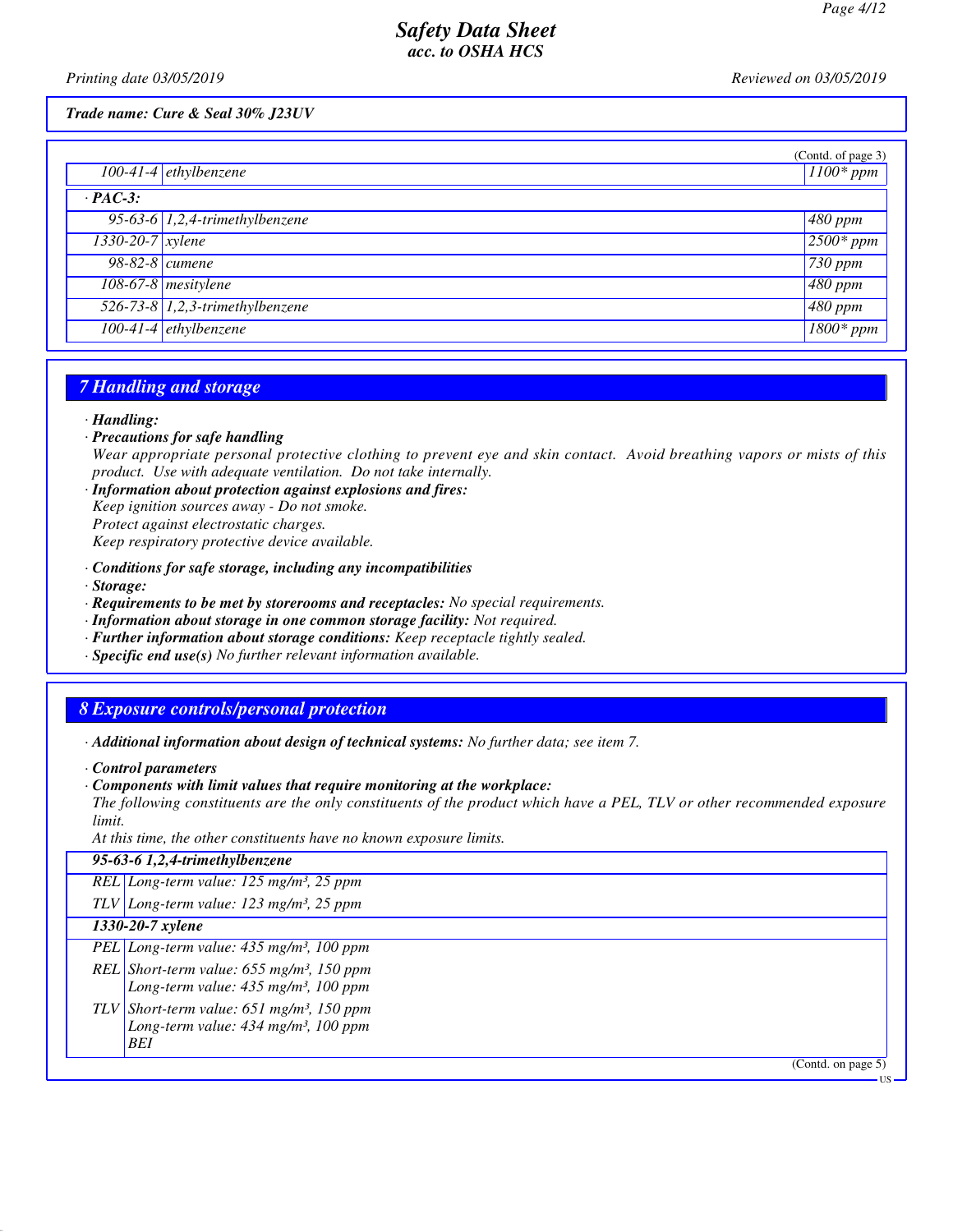*Printing date 03/05/2019 Reviewed on 03/05/2019*

### *Trade name: Cure & Seal 30% J23UV*

| (Contd. of page 4)                                                                                                                 |
|------------------------------------------------------------------------------------------------------------------------------------|
| 98-82-8 cumene                                                                                                                     |
| PEL Long-term value: 245 mg/m <sup>3</sup> , 50 ppm<br>Skin                                                                        |
| REL Long-term value: 245 mg/m <sup>3</sup> , 50 ppm<br>Skin                                                                        |
| TLV Long-term value: $(246)$ NIC-0.5 mg/m <sup>3</sup> , (50) NIC-0.1 ppm<br>$NIC-A3$                                              |
| 100-41-4 ethylbenzene                                                                                                              |
| PEL Long-term value: 435 mg/m <sup>3</sup> , 100 ppm                                                                               |
| $REL$ Short-term value: 545 mg/m <sup>3</sup> , 125 ppm<br>Long-term value: 435 mg/m <sup>3</sup> , 100 ppm                        |
| $TLV$ Long-term value: 87 mg/m <sup>3</sup> , 20 ppm<br>BEI                                                                        |
| · Ingredients with biological limit values:                                                                                        |
| 1330-20-7 xylene                                                                                                                   |
| BEI $1.5$ g/g creatinine                                                                                                           |
| Medium: urine                                                                                                                      |
| Time: end of shift                                                                                                                 |
| Parameter: Methylhippuric acids                                                                                                    |
| 100-41-4 ethylbenzene                                                                                                              |
| BEI $0.7$ g/g creatinine                                                                                                           |
| Medium: urine                                                                                                                      |
| Time: end of shift at end of workweek<br>Parameter: Sum of mandelic acid and phenylglyoxylic acid (nonspecific, semi-quantitative) |
|                                                                                                                                    |
|                                                                                                                                    |
| Medium: end-exhaled air                                                                                                            |
| Time: not critical                                                                                                                 |
| Parameter: Ethyl benzene (semi-quantitative)                                                                                       |
| · Additional information: The lists that were valid during the creation were used as basis.                                        |
| $\cdot$ Exposure controls                                                                                                          |
| · Personal protective equipment:                                                                                                   |
| · General protective and hygienic measures:                                                                                        |
| Keep away from foodstuffs, beverages and feed.                                                                                     |
| Immediately remove all soiled and contaminated clothing.                                                                           |
| Wash hands before breaks and at the end of work.                                                                                   |
| Store protective clothing separately.<br>Avoid contact with the eyes and skin.                                                     |
| · Breathing equipment:                                                                                                             |
| In case of brief exposure or low pollution use respiratory filter device. In case of intensive or longer exposure use respiratory  |
| protective device that is independent of circulating air.                                                                          |
| · Protection of hands:                                                                                                             |
| Protective gloves                                                                                                                  |
| The glove material has to be impermeable and resistant to the product/ the substance/ the preparation.                             |

(Contd. on page 6) US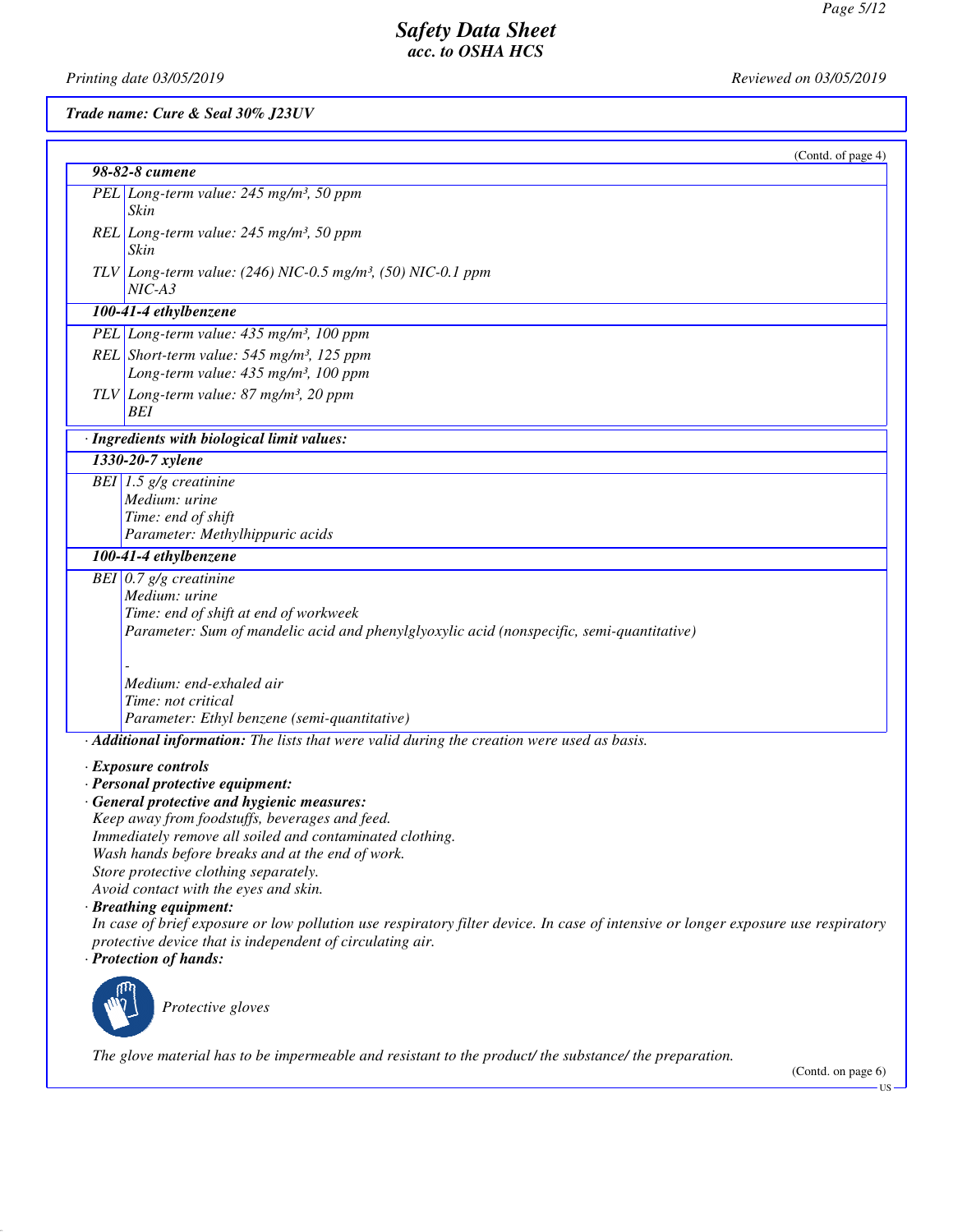(Contd. of page 5)

# *Safety Data Sheet acc. to OSHA HCS*

*Printing date 03/05/2019 Reviewed on 03/05/2019*

*Trade name: Cure & Seal 30% J23UV*

*· Eye protection: Wear appropriate eye protection to prevent eye contact.*

| 9 Physical and chemical properties                                                    |                                                                                               |  |  |  |  |  |
|---------------------------------------------------------------------------------------|-----------------------------------------------------------------------------------------------|--|--|--|--|--|
| · Information on basic physical and chemical properties<br><b>General Information</b> |                                                                                               |  |  |  |  |  |
| $\cdot$ Appearance:                                                                   |                                                                                               |  |  |  |  |  |
| Form:                                                                                 | Liquid                                                                                        |  |  |  |  |  |
| Color:                                                                                | Clear                                                                                         |  |  |  |  |  |
| $\cdot$ Odor:                                                                         | Solvent-like                                                                                  |  |  |  |  |  |
| · Odor threshold:                                                                     | Not determined.                                                                               |  |  |  |  |  |
| $\cdot$ pH-value:                                                                     | Not determined.                                                                               |  |  |  |  |  |
| · Change in condition<br><b>Melting point/Melting range:</b>                          | Undetermined.                                                                                 |  |  |  |  |  |
| <b>Boiling point/Boiling range:</b>                                                   | 138 °C (280.4 °F)                                                                             |  |  |  |  |  |
| · Flash point:                                                                        | 41 °C (105.8 °F)                                                                              |  |  |  |  |  |
| · Flammability (solid, gaseous):                                                      | Not applicable.                                                                               |  |  |  |  |  |
| · Ignition temperature:                                                               | 230 °C (446 °F)                                                                               |  |  |  |  |  |
| · Decomposition temperature:                                                          | Not determined.                                                                               |  |  |  |  |  |
| · Auto igniting:                                                                      | Product is not selfigniting.                                                                  |  |  |  |  |  |
| · Danger of explosion:                                                                | Product is not explosive. However, formation of explosive air/vapor mixtures are<br>possible. |  |  |  |  |  |
| · Explosion limits:                                                                   |                                                                                               |  |  |  |  |  |
| Lower:                                                                                | $0.7$ Vol $%$                                                                                 |  |  |  |  |  |
| <b>Upper:</b>                                                                         | 7.5 Vol %                                                                                     |  |  |  |  |  |
| $\cdot$ Vapor pressure at 20 °C (68 °F):                                              | $5$ hPa (3.8 mm Hg)                                                                           |  |  |  |  |  |
| $\cdot$ Density at 20 °C (68 °F):                                                     | $0.89895$ g/cm <sup>3</sup> (7.50174 lbs/gal)                                                 |  |  |  |  |  |
| · Relative density                                                                    | Not determined.                                                                               |  |  |  |  |  |
| · Vapor density                                                                       | Not determined.                                                                               |  |  |  |  |  |
| $\cdot$ Evaporation rate                                                              | Not determined.                                                                               |  |  |  |  |  |
| · Solubility in / Miscibility with<br>Water:                                          | Not miscible or difficult to mix.                                                             |  |  |  |  |  |
|                                                                                       | · Partition coefficient (n-octanol/water): Not determined.                                    |  |  |  |  |  |
| · Viscositv:                                                                          |                                                                                               |  |  |  |  |  |
| Dynamic:                                                                              | Not determined.                                                                               |  |  |  |  |  |
| Kinematic:                                                                            | Not determined.                                                                               |  |  |  |  |  |
|                                                                                       |                                                                                               |  |  |  |  |  |
| · Solvent content:<br>Organic solvents:                                               | 69.4%                                                                                         |  |  |  |  |  |
| <b>Solids content:</b>                                                                | 29.9%                                                                                         |  |  |  |  |  |
| $·$ Other information                                                                 | No further relevant information available.                                                    |  |  |  |  |  |
| · Volatile Organic Compounds:                                                         | Contains less than 650 g/L.                                                                   |  |  |  |  |  |
|                                                                                       | ·US                                                                                           |  |  |  |  |  |

(Contd. on page 7)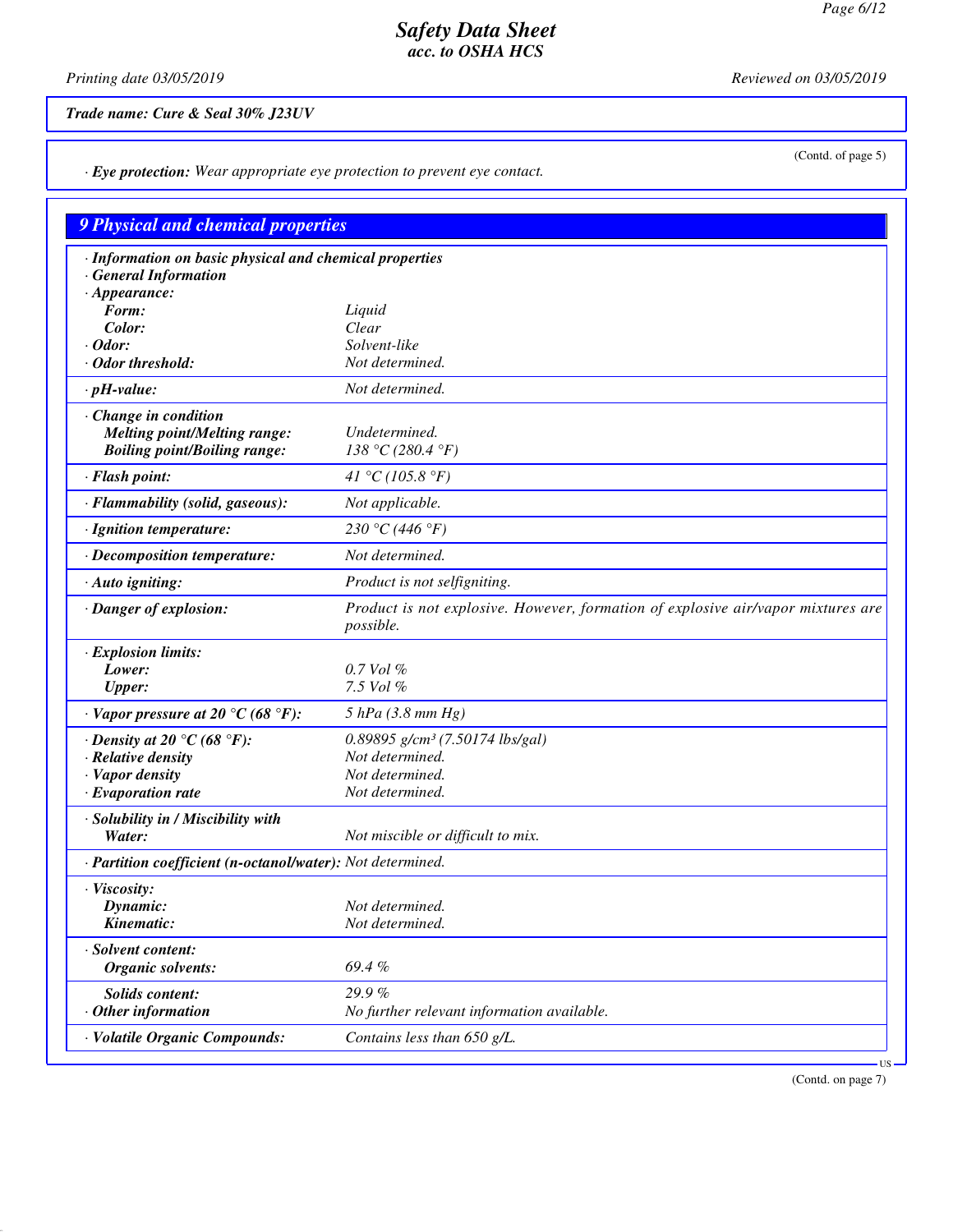*Printing date 03/05/2019 Reviewed on 03/05/2019*

*Trade name: Cure & Seal 30% J23UV*

(Contd. of page 6)

### *10 Stability and reactivity*

*· Reactivity No decomposition if stored and applied as directed.*

- *· Chemical stability*
- *· Thermal decomposition / conditions to be avoided: No decomposition if used according to specifications.*
- *· Possibility of hazardous reactions No dangerous reactions known.*
- *· Conditions to avoid Keep away from heat and sources of ignition.*
- *· Incompatible materials: No further relevant information available.*
- *· Hazardous decomposition products: No dangerous decomposition products known.*

### *11 Toxicological information*

*· Information on toxicological effects*

*· Acute toxicity:*

|  |  |  | $\cdot$ LD/LC50 values that are relevant for classification: |  |
|--|--|--|--------------------------------------------------------------|--|
|  |  |  |                                                              |  |

| 64742-88-7 Solvent naphtha (petroleum), medium aliph. |
|-------------------------------------------------------|
|-------------------------------------------------------|

| Oral | LD50 | $\geq 6,500$ mg/kg (rat) |
|------|------|--------------------------|

*Dermal LD50 >3,000 mg/kg (rab) Inhalative LC50/4 h >14 mg/l (rat)*

*64742-95-6 Solvent naphtha (petroleum), light arom.*

*Oral LD50 >6,800 mg/kg (rat)*

*Dermal LD50 >3,400 mg/kg (rab)*

*Inhalative LC50/4 h >10.2 mg/l (rat)*

# *95-63-6 1,2,4-trimethylbenzene*

*Oral LD50 5,000 mg/kg (rat)*

*· Primary irritant effect:*

*· on the skin: May cause skin irritation.*

*· on the eye: Strong irritant with the danger of severe eye injury.*

- *· Sensitization: No sensitizing effects known.*
- *· Additional toxicological information:*

*The product shows the following dangers according to internally approved calculation methods for preparations: Carcinogenic.*

*The product can cause inheritable damage.*

*· Carcinogenic categories*

| · IARC (International Agency for Research on Cancer)    |                         |    |  |  |  |
|---------------------------------------------------------|-------------------------|----|--|--|--|
| $1330 - 20 - 7$ <i>xylene</i>                           |                         | 3  |  |  |  |
| 98-82-8 <i>cumene</i>                                   |                         | 2B |  |  |  |
|                                                         | $100-41-4$ ethylbenzene | 2B |  |  |  |
| · NTP (National Toxicology Program)                     |                         |    |  |  |  |
| $98-82-8$ cumene<br>ıR.                                 |                         |    |  |  |  |
| · OSHA-Ca (Occupational Safety & Health Administration) |                         |    |  |  |  |
| None of the ingredients is listed.                      |                         |    |  |  |  |
|                                                         |                         | œ  |  |  |  |

(Contd. on page 8)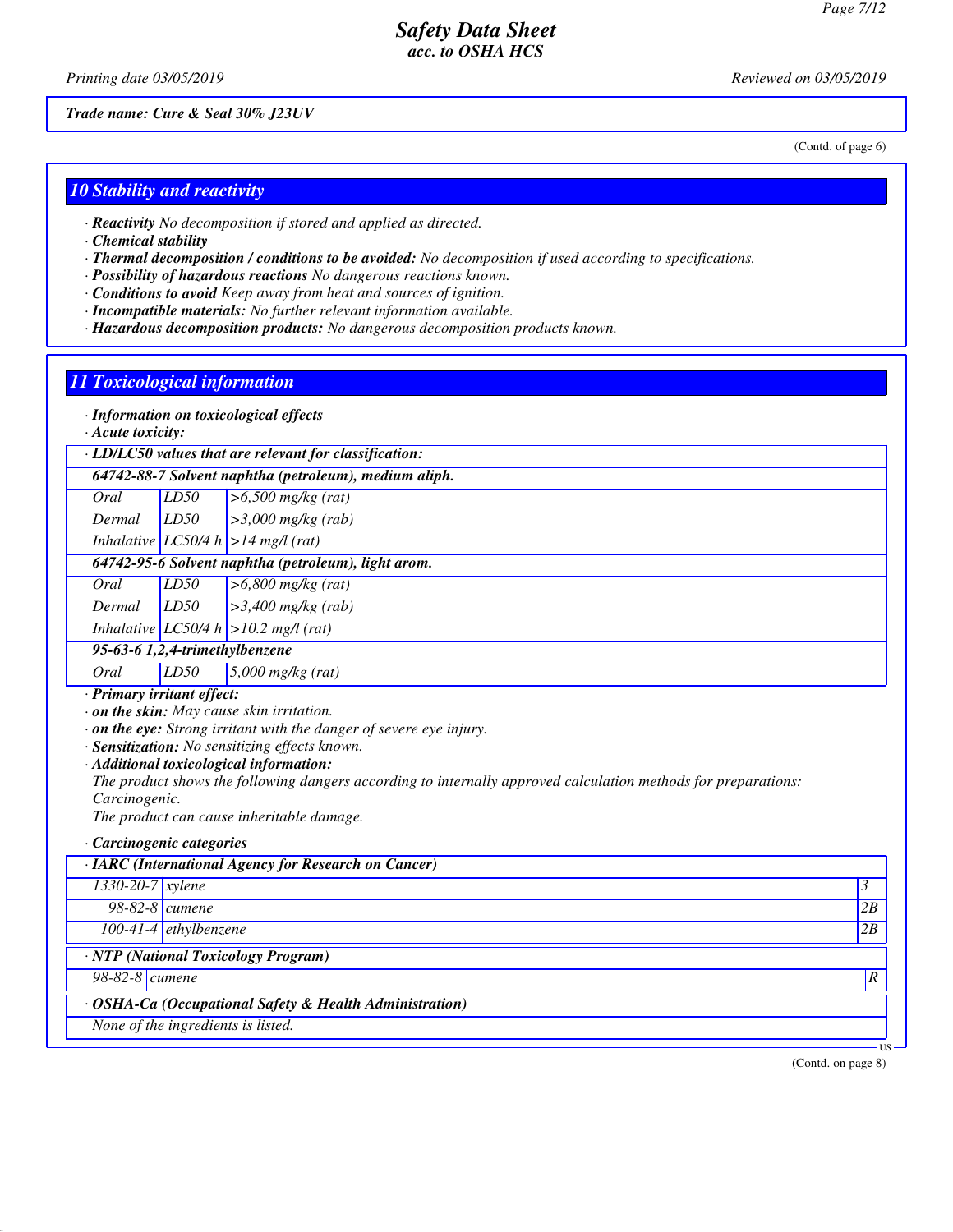(Contd. of page 7)

# *Safety Data Sheet acc. to OSHA HCS*

*Printing date 03/05/2019 Reviewed on 03/05/2019*

#### *Trade name: Cure & Seal 30% J23UV*

*12 Ecological information*

- *· Toxicity*
- *· Aquatic toxicity: No further relevant information available.*
- *· Persistence and degradability No further relevant information available.*
- *· Behavior in environmental systems:*
- *· Bioaccumulative potential No further relevant information available.*
- *· Mobility in soil No further relevant information available.*
- *· Ecotoxical effects:*
- *· Remark: Harmful to fish*
- *· Additional ecological information:*
- *· General notes:*
- *Water hazard class 3 (Self-assessment): extremely hazardous for water Do not allow product to reach ground water, water course or sewage system, even in small quantities. Water hazard class 1 (Self-assessment): slightly hazardous for water*

*Harmful to aquatic organisms*

- *· Results of PBT and vPvB assessment*
- *· PBT: Not applicable.*
- *· vPvB: Not applicable.*
- *· Other adverse effects No further relevant information available.*

### *13 Disposal considerations*

- *· Waste treatment methods*
- *· Recommendation:*
- *Must not be disposed of as normal garbage. Do not allow product to reach sewage system.*

*It is the generator's responsibility to determine if the waste meets applicable definitions of hazardous waste. State and local regulations may differ from federal disposal regulations. Dispose of waste material according to local, state, federal, and provincial environmental regulations.*

*· Uncleaned packagings:*

*· Recommendation: Disposal must be made according to Federal, State, and Local regulations.*

| $\cdot$ UN-Number            |                                    |  |
|------------------------------|------------------------------------|--|
| · DOT, ADR, IMDG, IATA       | <i>UN1268</i>                      |  |
| · UN proper shipping name    |                                    |  |
| $\cdot$ DOT                  | Petroleum distillates, n.o.s.      |  |
| $\cdot$ ADR                  | 1268 Petroleum distillates, n.o.s. |  |
| $\cdot$ IMDG, IATA           | PETROLEUM DISTILLATES, N.O.S.      |  |
| · Transport hazard class(es) |                                    |  |
| $\cdot$ <i>DOT</i>           |                                    |  |
|                              |                                    |  |
| $\cdot$ Class                | 3 Flammable liquids                |  |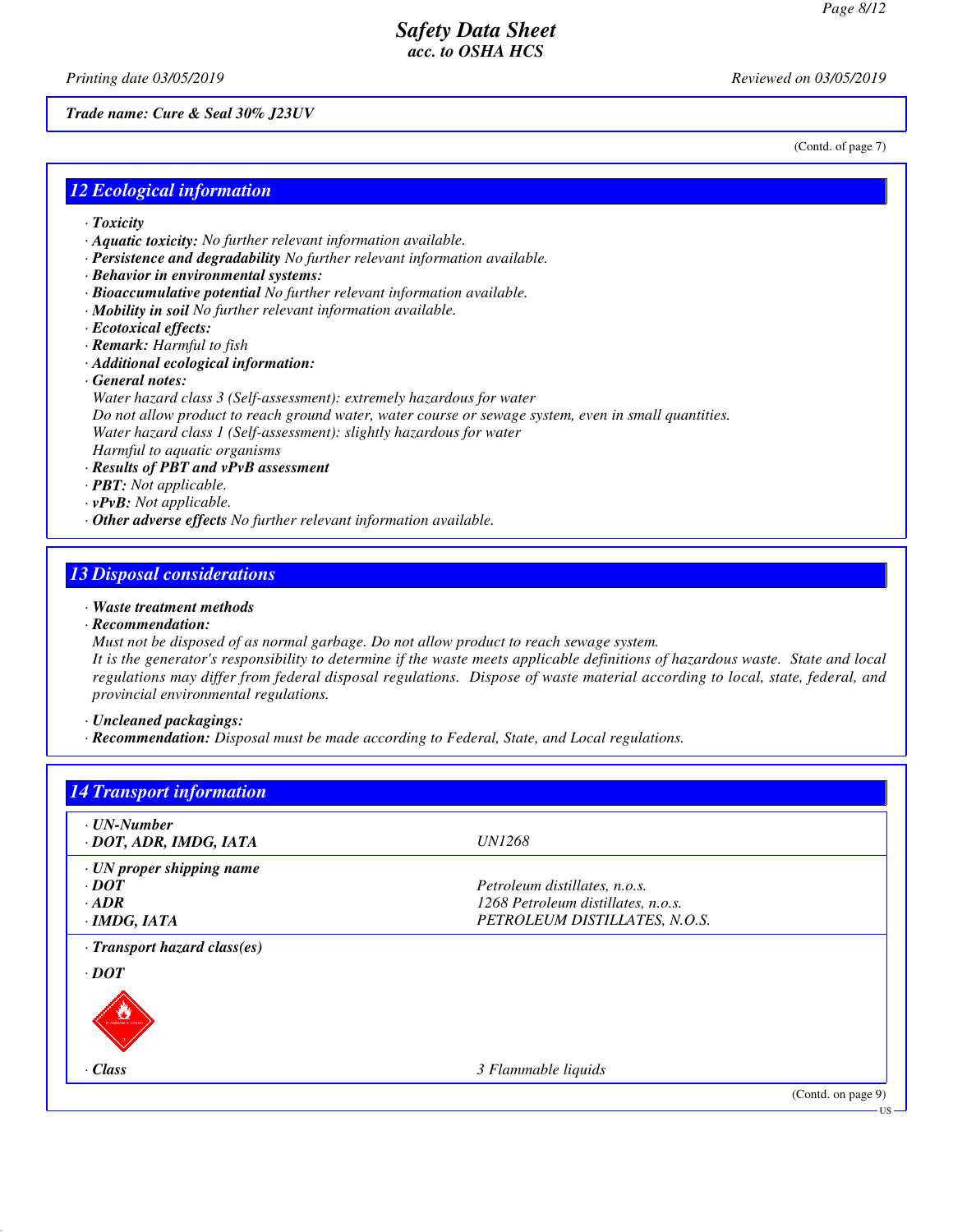US

## *Safety Data Sheet acc. to OSHA HCS*

*Printing date 03/05/2019 Reviewed on 03/05/2019*

*Trade name: Cure & Seal 30% J23UV*

|                                                                                                                     | (Contd. of page 8)                                                                                               |
|---------------------------------------------------------------------------------------------------------------------|------------------------------------------------------------------------------------------------------------------|
| $-Label$                                                                                                            | 3                                                                                                                |
| · ADR, IMDG, IATA                                                                                                   |                                                                                                                  |
|                                                                                                                     |                                                                                                                  |
| · Class                                                                                                             | 3 Flammable liquids                                                                                              |
| $\cdot$ Label                                                                                                       | 3                                                                                                                |
| · Packing group<br>· DOT, ADR, IMDG, IATA                                                                           | Ш                                                                                                                |
| · Environmental hazards:                                                                                            |                                                                                                                  |
| · Marine pollutant:                                                                                                 | N <sub>O</sub>                                                                                                   |
| · Special precautions for user                                                                                      | Warning: Flammable liquids                                                                                       |
| · Danger code (Kemler):                                                                                             | 30                                                                                                               |
| · EMS Number:<br>· Stowage Category                                                                                 | $F-E.S-E$<br>A                                                                                                   |
| · Transport in bulk according to Annex II of MARPOL73/78<br>and the IBC Code<br>· Transport/Additional information: | Not applicable.                                                                                                  |
|                                                                                                                     |                                                                                                                  |
| $-$ ADR<br>$\cdot$ Excepted quantities (EQ)                                                                         | Code: E1<br>Maximum net quantity per inner packaging: 30 ml<br>Maximum net quantity per outer packaging: 1000 ml |
| · U.S. Domestic Ground Shipments:<br>· U.S. Domestic Ground Non-Bulk (119 gal or less per                           | Same as listed for Standard Shipments above.                                                                     |
| container) Shipments:                                                                                               | DOT: Not regulated (Reclassified as per 49CFR 173.150).                                                          |
| · Emergency Response Guide (ERG) Number:                                                                            | Not determine                                                                                                    |
| $\cdot$ IMDG<br>$\cdot$ Limited quantities (LQ)<br>$\cdot$ Excepted quantities (EQ)                                 | 5L<br>Code: E1<br>Maximum net quantity per inner packaging: 30 ml                                                |
| · UN "Model Regulation":                                                                                            | Maximum net quantity per outer packaging: 1000 ml<br>UN 1268 PETROLEUM DISTILLATES, N.O.S., 3, III               |

# *15 Regulatory information*

*· Safety, health and environmental regulations/legislation specific for the substance or mixture · Sara*

*· Section 355 (extremely hazardous substances):*

*None of the ingredient is listed.*

*· Section 313 (Specific toxic chemical listings):*

*This product may contain 1 or more toxic chemicals subject to the reporting requirements of Section 313 of Title III of the Superfund Amendments and Reauthorization Act (SARA) of 1986 and 40 CFR part 372. If so, the chemicals are listed below.*

|                               | 95-63-6 $1,2,4$ -trimethylbenzene | $\geq 10^{-15\%}$      |
|-------------------------------|-----------------------------------|------------------------|
| $1330 - 20 - 7$ <i>xylene</i> |                                   | $\geq 0.1 - 2.3\%$     |
|                               |                                   | (Contd. on page $10$ ) |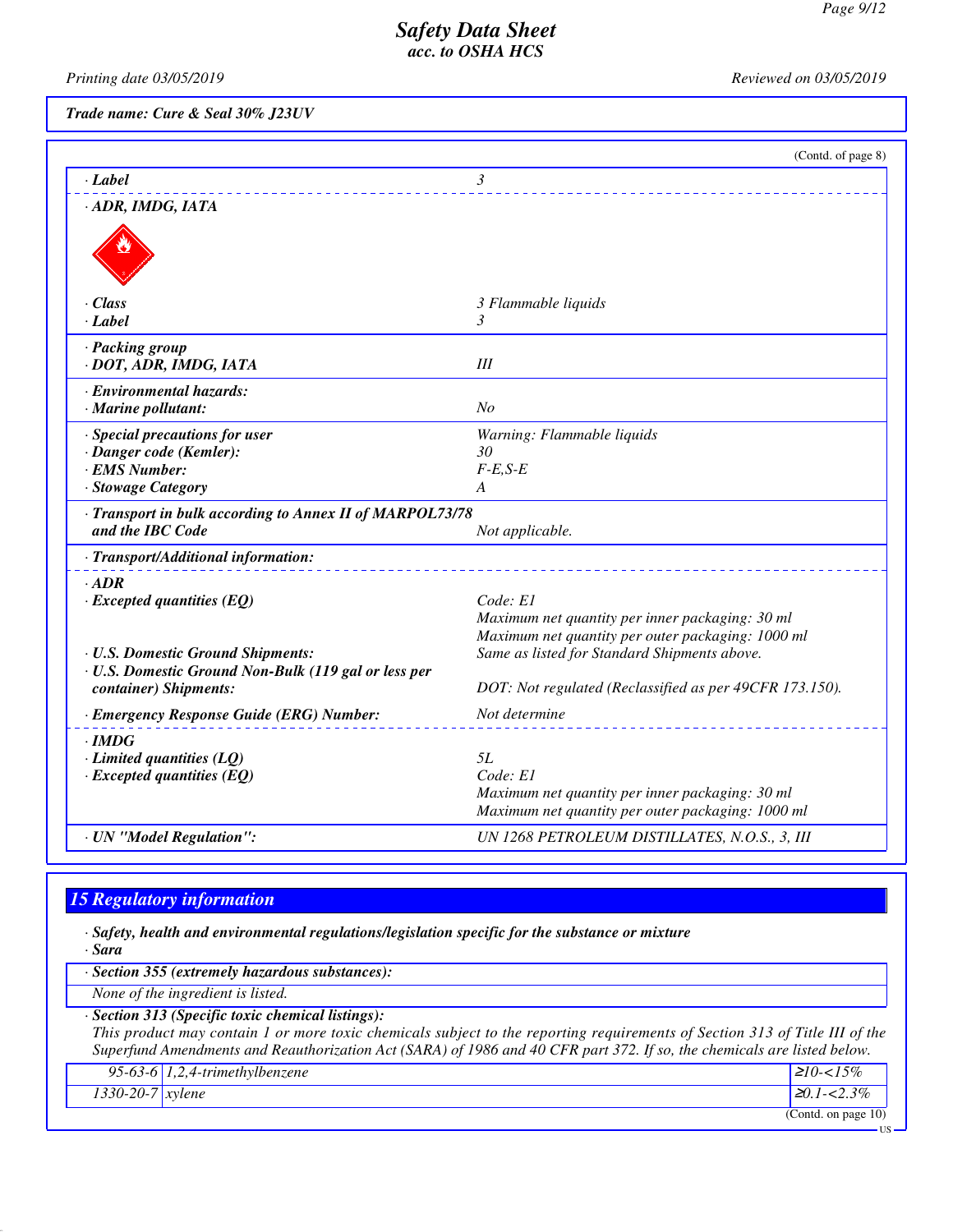*Printing date 03/05/2019 Reviewed on 03/05/2019*

*Trade name: Cure & Seal 30% J23UV*

| $98-82-8$ cumene              |                                                                                                                                                                                                                              | (Contd. of page 9)<br>$\geq 0.25 < 1.2\%$ |
|-------------------------------|------------------------------------------------------------------------------------------------------------------------------------------------------------------------------------------------------------------------------|-------------------------------------------|
| $100-41-4$ ethylbenzene       |                                                                                                                                                                                                                              | $≥0.1 - 0.2\%$                            |
|                               | · TSCA (Toxic Substances Control Act):                                                                                                                                                                                       |                                           |
|                               | 64742-88-7 Solvent naphtha (petroleum), medium aliph.                                                                                                                                                                        |                                           |
|                               | 64742-95-6 Solvent naphtha (petroleum), light arom.                                                                                                                                                                          |                                           |
|                               | 95-63-6 $1,2,4$ -trimethylbenzene                                                                                                                                                                                            |                                           |
| $1330 - 20 - 7$ <i>xylene</i> |                                                                                                                                                                                                                              |                                           |
|                               | 6422-86-2 1,4-benzenedicarboxylic acid, bis(2-ethylhexyl) ester                                                                                                                                                              |                                           |
| 98-82-8 cumene                |                                                                                                                                                                                                                              |                                           |
|                               | 108-67-8 mesitylene                                                                                                                                                                                                          |                                           |
|                               | 526-73-8 $1,2,3$ -trimethylbenzene                                                                                                                                                                                           |                                           |
|                               | 25551-13-7 Trimethylbenzene                                                                                                                                                                                                  |                                           |
|                               | $100-41-4$ ethylbenzene                                                                                                                                                                                                      |                                           |
|                               | 41556-26-7 Decanedioic acid, bis(1,2,2,6,6-pentamethyl-4-piperidinyl) ester                                                                                                                                                  |                                           |
|                               | $104810-48-2$ poly(oxy-1,2-ethanediyl), $\alpha$ -[3-[3-(2H-benzotriazol-2-yl)-5-(1,1-dimethylethyl)-4-hydroxyphenyl]-1-<br>oxopropyl]-ω-hydroxy-                                                                            |                                           |
|                               | $104810-47-1$ poly(oxy-1,2-ethanediyl), $\alpha$ -[3-[3-(2H-benzotriazol-2-yl)-5-(1,1-dimethylethyl)-4-hydroxyphenyl]-1-<br>oxopropyl]-@-[3-[3-(2H- benzotriazol-2-yl)-5-(1,1-dimethylethyl)-4-hydroxyphenyl]-1-oxopropoxy]- |                                           |
|                               | 82919-37-7 Decanedioic acid, methyl 1,2,2,6,6-pentamethyl-4-piperidinyl ester                                                                                                                                                |                                           |
| · Proposition 65              |                                                                                                                                                                                                                              |                                           |
|                               | · Chemicals known to the State of California (Prop. 65) to cause cancer:                                                                                                                                                     |                                           |
|                               | 64742-95-6 Solvent naphtha (petroleum), light arom.                                                                                                                                                                          |                                           |
| 98-82-8 <i>cumene</i>         |                                                                                                                                                                                                                              |                                           |
|                               | $100-41-4$ ethylbenzene                                                                                                                                                                                                      |                                           |
|                               | · Chemicals known to cause reproductive toxicity for females:                                                                                                                                                                |                                           |
|                               | None of the ingredients is listed.                                                                                                                                                                                           |                                           |
|                               | · Chemicals known to cause reproductive toxicity for males:                                                                                                                                                                  |                                           |
|                               | None of the ingredients is listed.                                                                                                                                                                                           |                                           |
|                               | · Chemicals known to cause developmental toxicity:                                                                                                                                                                           |                                           |
|                               | None of the ingredients is listed.                                                                                                                                                                                           |                                           |
| · Cancerogenity categories    |                                                                                                                                                                                                                              |                                           |
|                               | <b>EPA (Environmental Protection Agency)</b>                                                                                                                                                                                 |                                           |
|                               | 95-63-6 $1,2,4$ -trimethylbenzene                                                                                                                                                                                            | $I\!I$                                    |
| 1330-20-7 xylene              |                                                                                                                                                                                                                              | I                                         |
| 98-82-8 <i>cumene</i>         |                                                                                                                                                                                                                              | D, CBD                                    |
| 108-67-8 mesitylene           |                                                                                                                                                                                                                              | $I\!I$                                    |
|                               | 526-73-8 $1,2,3$ -trimethylbenzene                                                                                                                                                                                           | I                                         |
| $100-41-4$ ethylbenzene       |                                                                                                                                                                                                                              | $\boldsymbol{D}$                          |
|                               | · TLV (Threshold Limit Value established by ACGIH)                                                                                                                                                                           |                                           |
| 1330-20-7 xylene              |                                                                                                                                                                                                                              | A4                                        |
| 100-41-4 ethylbenzene         |                                                                                                                                                                                                                              | A3                                        |
|                               | · MAK (German Maximum Workplace Concentration)                                                                                                                                                                               |                                           |
| 100-41-4 ethylbenzene         |                                                                                                                                                                                                                              | 3A                                        |
|                               |                                                                                                                                                                                                                              | $\overline{(\text{Contd. on page 11})}$   |
|                               |                                                                                                                                                                                                                              | – US                                      |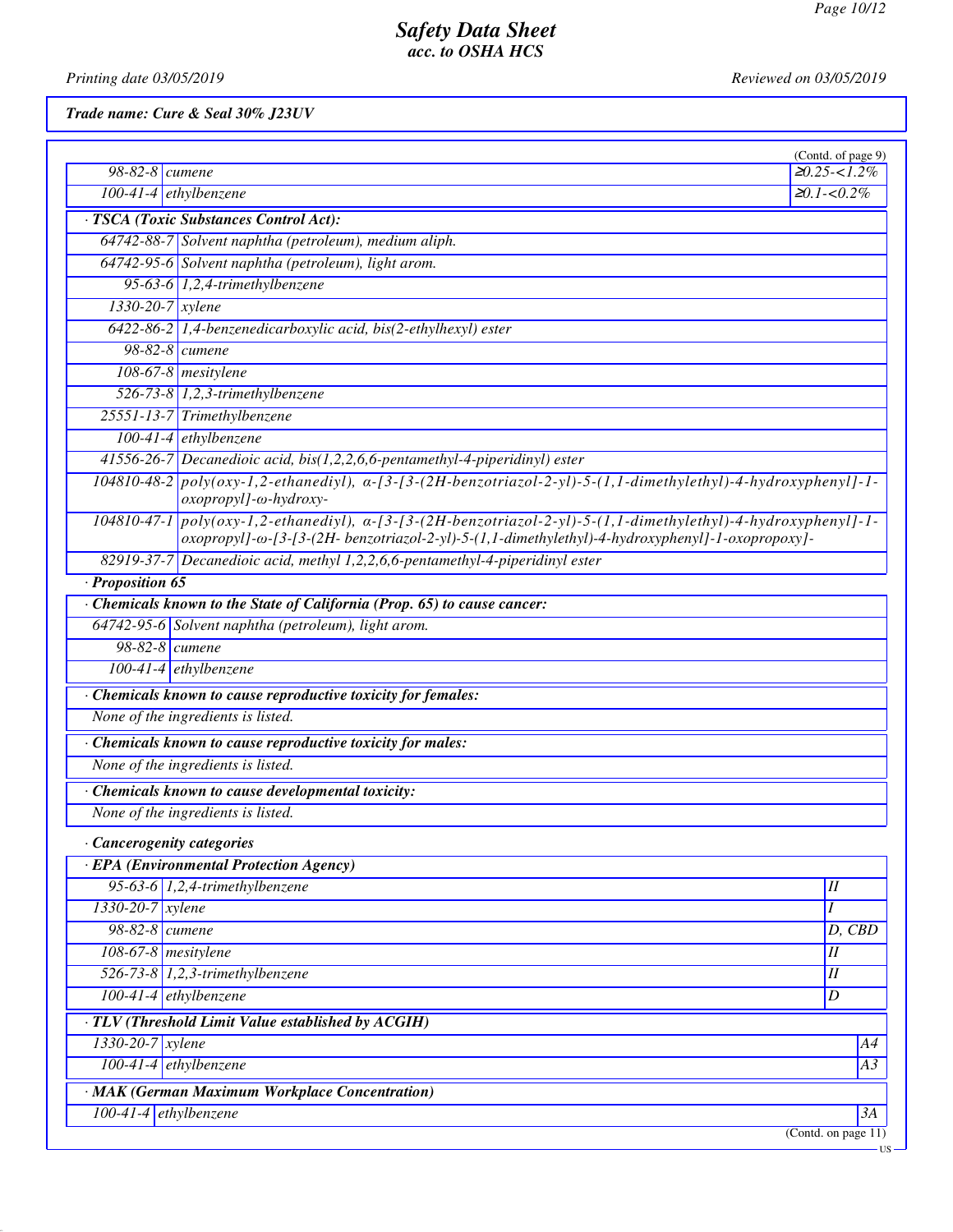*Printing date 03/05/2019 Reviewed on 03/05/2019*

*Trade name: Cure & Seal 30% J23UV*

(Contd. of page 10) *· NIOSH-Ca (National Institute for Occupational Safety and Health) None of the ingredients is listed. · GHS label elements The product is classified and labeled according to the Globally Harmonized System (GHS). · Hazard pictograms* GHS02 GHS07 GHS08 *· Signal word Danger · Hazard-determining components of labeling: 1,2,4-trimethylbenzene Solvent naphtha (petroleum), light arom. Solvent naphtha (petroleum), medium aliph. xylene · Hazard statements Flammable liquid and vapor. Harmful if inhaled. Causes skin irritation. Causes serious eye irritation. May cause genetic defects. May cause cancer. Causes damage to the central nervous system through prolonged or repeated exposure. May be fatal if swallowed and enters airways. Harmful to aquatic life with long lasting effects. · Precautionary statements If swallowed: Immediately call a poison center/doctor. Specific treatment (see on this label). Do NOT induce vomiting. If on skin (or hair): Take off immediately all contaminated clothing. Rinse skin with water/shower. If in eyes: Rinse cautiously with water for several minutes. Remove contact lenses, if present and easy to do. Continue rinsing. Take off contaminated clothing and wash it before reuse. Store locked up. Dispose of contents/container in accordance with local/regional/national/international regulations. · National regulations:*

*· Information about limitation of use:*

*Workers are not allowed to be exposed to the hazardous carcinogenic materials contained in this preparation. Exceptions can be made by the authorities in certain cases.*

*· Water hazard class: Water hazard class 3 (Self-assessment): extremely hazardous for water. · Chemical safety assessment: A Chemical Safety Assessment has not been carried out.*

## *16 Other information*

*The provided information is based on our present knowledge. However, this shall not constitute a guarantee for any specific product features and shall not establish a legally valid contractual relationship. This information is based on our present knowledge. However, this shall not constitute a guarantee for any specific product features and shall not establish a legally valid contractual relationship.*

*· Department issuing SDS: Environmental, Health & Safety Department*

*· Contact: Environmental, Health & Safety Manager*

*· Date of preparation / last revision 03/05/2019 / 104*